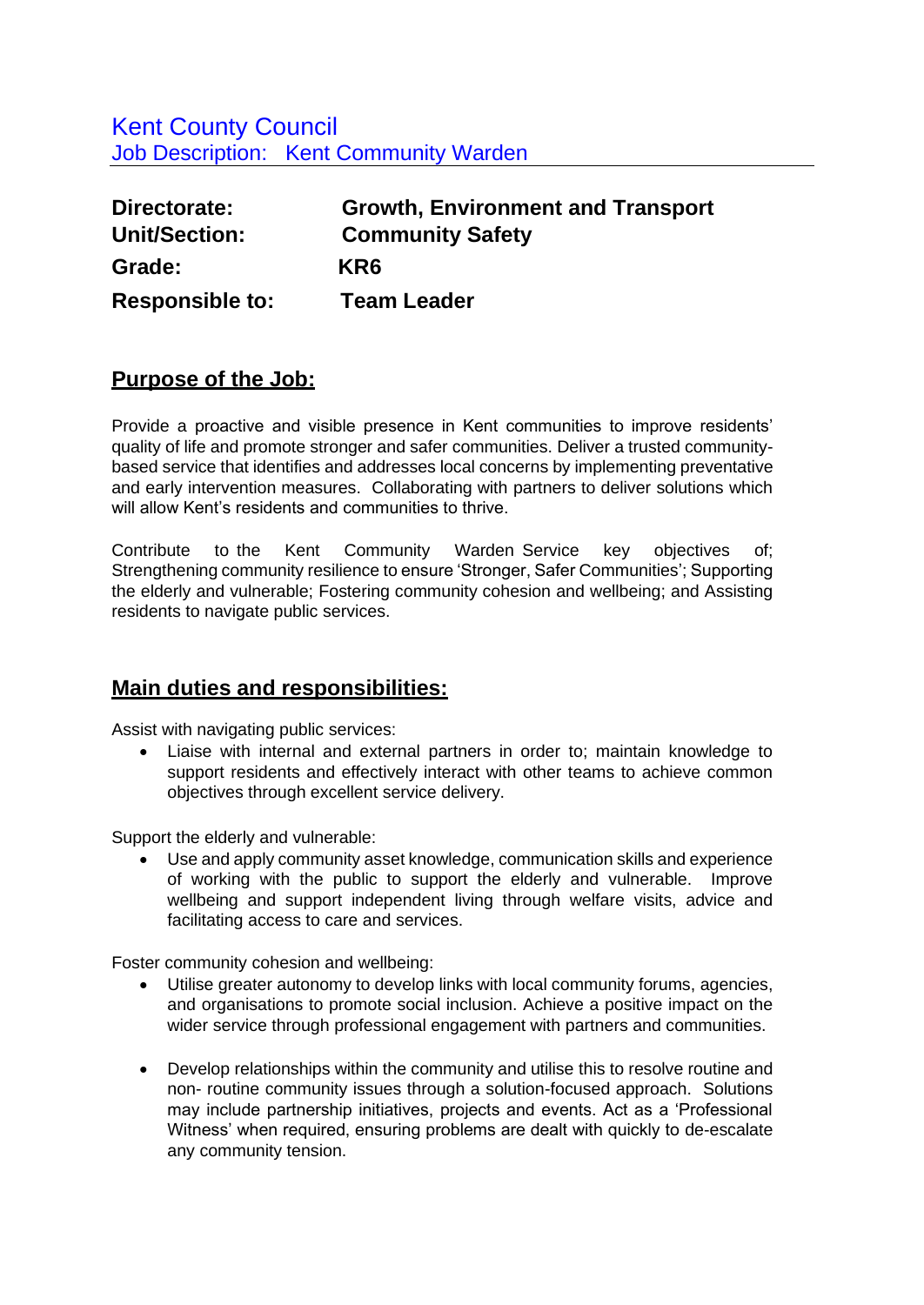Strengthen community resilience:

- Liaise with partnership agencies to actively problem solve in order to contribute towards achieving targets and objectives as described in the KCC and Community Safety Unit business plans. To include responding to emergencies when required.
- Assist in the delivery and monitoring of crime reduction initiatives in liaison with local Community Safety Units (CSUs) and neighbourhood Policing teams. Ensure a consistent approach to crime and scam prevention activities and support to victims. All with the aim of reducing fears and perceptions of crime. Resolve queries where able, or refer more complex issues when appropriate.

#### General:

- Deliver work activities as directed by Team Leader, feeding back to partners and agencies as appropriate. Deliver in line with Public Protection safeguarding policies to promote welfare of children and adults. Resolve lower-level complex queries and provide KCWS services to communities and residents. Plan work activities weeks or months ahead, with an understanding of the longer-term contribution to community development and resilience.
- Maintain appropriate records as required, including work planned and completed, evidence of outcomes achieved and operational administration. Contribute to the planning, monitoring, delivery, and promotion of the service, identifying problems to support improvement to work practices.
- Footnote: This job description is provided to assist the job holder to know what his/her main duties are. It may be amended from time to time without change to the level of responsibility appropriate to the grade of post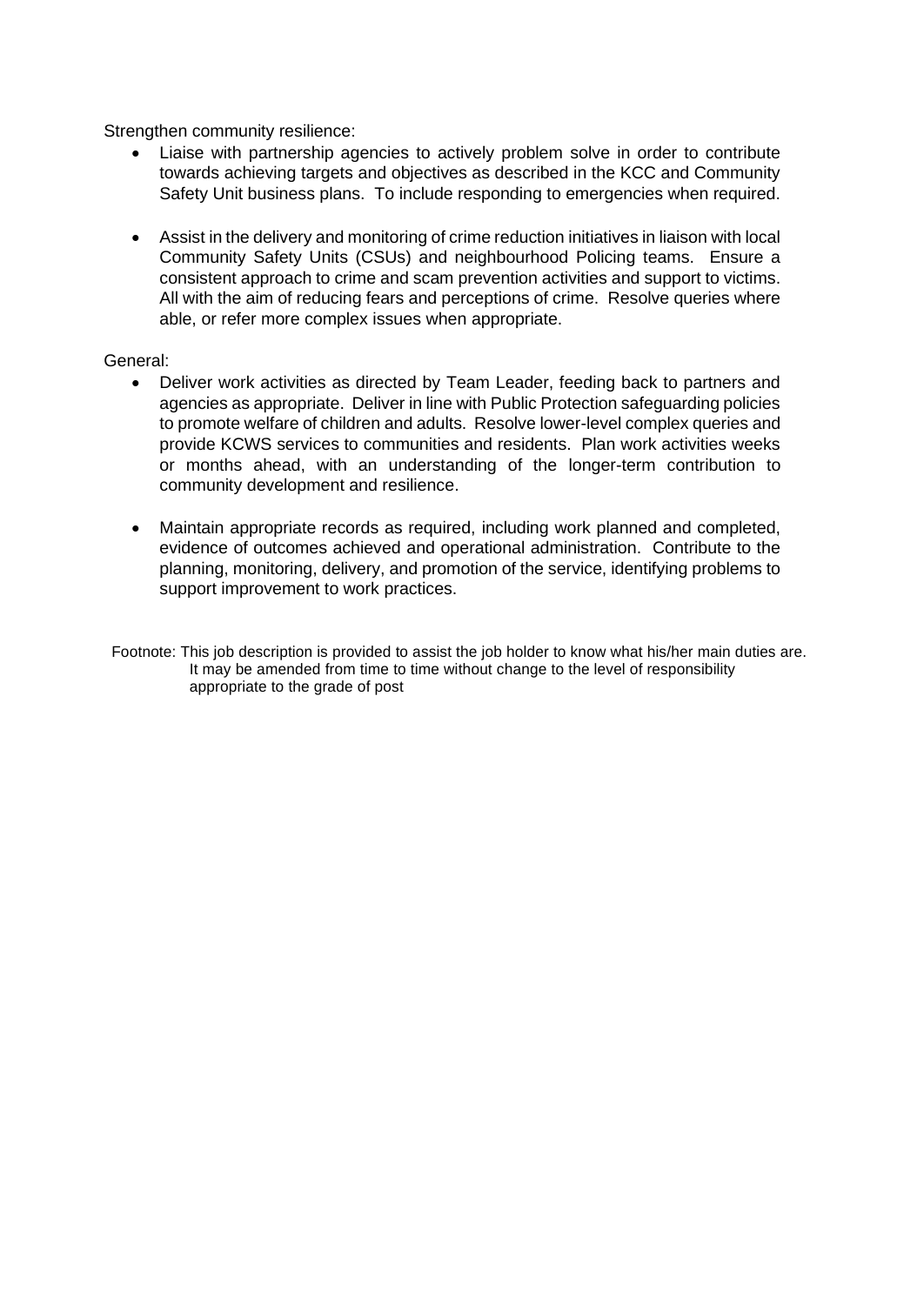## **Kent County Council** Person Specification: Kent Community Warden

The following outlines the criteria for this post. Applicants who have a disability and who meet the criteria will be shortlisted.

Applicants should describe in their application how they meet these criteria.

|                             | <b>CRITERIA</b>                                                                                                      |
|-----------------------------|----------------------------------------------------------------------------------------------------------------------|
| <b>QUALIFICATIONS</b>       | Qualifications to a Level 2 diploma / GCSEs graded A* to C                                                           |
|                             | standard or equivalent experience.                                                                                   |
|                             |                                                                                                                      |
|                             | Applicants must be of good character - DBS and Security                                                              |
|                             | checks are an essential requirement.                                                                                 |
|                             |                                                                                                                      |
| <b>EXPERIENCE</b>           | Previous experience of working within an area involving face                                                         |
|                             | to face contact with the public and a multi-agency                                                                   |
|                             | environment.                                                                                                         |
|                             |                                                                                                                      |
|                             | Previous experience of working alone and within a team<br>environment is essential.                                  |
|                             |                                                                                                                      |
| <b>SKILLS AND ABILITIES</b> | Competencies as required by 'Essential' / 'Bronze' standard                                                          |
|                             | as described in the NHS Competency Framework for Care                                                                |
|                             | Navigation. (e.g. providing effective signposting and help                                                           |
|                             | facilitate and link residents to the right service.)                                                                 |
|                             |                                                                                                                      |
|                             | Excellent interpersonal and communications skills to include;                                                        |
|                             | listening, mediation, negotiation, tact, empathy and                                                                 |
|                             | diplomacy when dealing with highly sensitive issues.                                                                 |
|                             |                                                                                                                      |
|                             | The ability to use initiative to make workload.                                                                      |
|                             | The ability to communicate and present information clearly                                                           |
|                             | and accurately both verbally, electronically and in writing. To                                                      |
|                             | include excellent ICT skills such as use of Microsoft Office                                                         |
|                             | products Word and Excel.                                                                                             |
|                             |                                                                                                                      |
|                             | Your health should be appropriate to the needs of the role,                                                          |
|                             | and ability to travel to remote areas of the county is required                                                      |
|                             | to support residents and events in the community and                                                                 |
|                             | outdoors. This includes some evening and weekend work.                                                               |
|                             |                                                                                                                      |
| <b>KNOWLEDGE</b>            | Awareness of community issues, such as housing,                                                                      |
|                             | environment, community safety and health.                                                                            |
|                             |                                                                                                                      |
|                             | Awareness of community safety partners.                                                                              |
| <b>BEHAVIOURS AND</b>       | <b>Kent Values:</b>                                                                                                  |
|                             |                                                                                                                      |
|                             |                                                                                                                      |
|                             |                                                                                                                      |
|                             |                                                                                                                      |
| <b>KENT VALUES</b>          | We are brave. We do the right thing, we accept and offer<br>٠<br>challenge<br>We are curious to innovate and improve |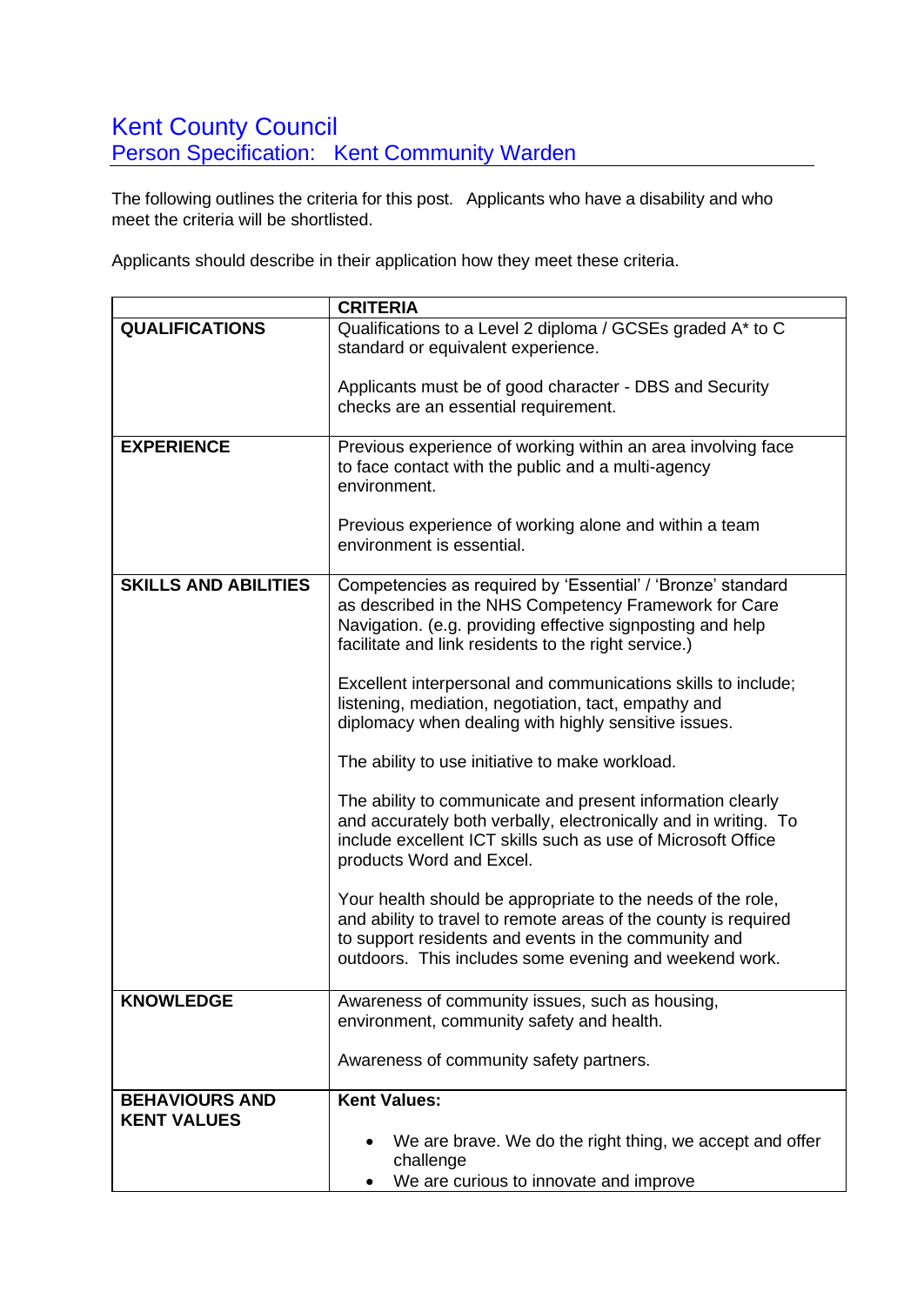| We are compassionate, understanding and respectful to<br>$\bullet$<br>all<br>We are strong together by sharing knowledge<br>$\bullet$<br>We are all responsible for the difference we make<br>$\bullet$ |
|---------------------------------------------------------------------------------------------------------------------------------------------------------------------------------------------------------|
|                                                                                                                                                                                                         |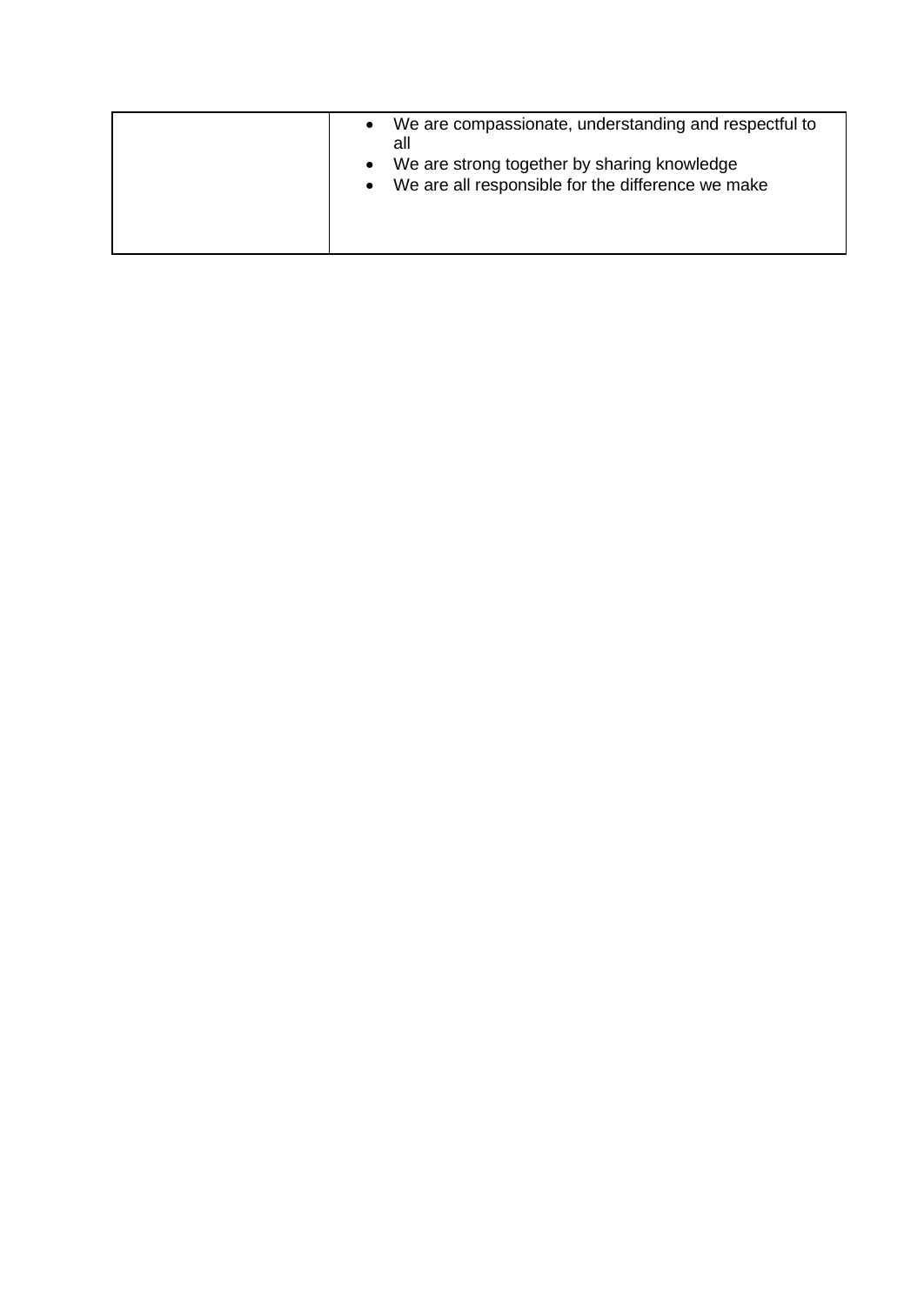| Directorate:           | <b>Growth, Environment and Transport</b> |
|------------------------|------------------------------------------|
| <b>Unit/Section:</b>   | <b>Community Safety</b>                  |
| Grade:                 | KR7                                      |
| <b>Responsible to:</b> | <b>Team Leader</b>                       |

### **Purpose of the Job:**

Provide a proactive and visible presence in Kent communities to improve residents' quality of life and promote stronger and safer communities. Deliver a trusted communitybased service that identifies and addresses local concerns by implementing preventative and early intervention measures. Collaborating with partners to deliver solutions which will allow Kent's residents and communities to thrive.

Contribute to the Kent Community Warden Service key objectives of; Strengthening community resilience to ensure 'Stronger, Safer Communities'; Supporting the elderly and vulnerable; Fostering community cohesion and wellbeing; and Assisting residents to navigate public services.

### **Main duties and responsibilities:**

Assist with navigating public services:

• Liaise with internal and external partners in order to; maintain knowledge to support residents and effectively interact with other teams to achieve common objectives, providing advice to support professional staff.

Support the elderly and vulnerable:

- Use and apply community asset knowledge, communication skills and experience of working with the public to support the elderly and vulnerable. Improve wellbeing and support independent living through welfare visits, advice and facilitating access to care and services.
- Manage a caseload of referrals providing structured support for residents enabling healthier behaviours and self-care. Plan in terms of months with regards to own and supporting resources required. Maintain knowledge of community resources available as longer term solutions and stimulate activity to address gaps in service provisions.

Foster community cohesion and wellbeing:

• Lead in establishing and developing relationships with communities, local forums, agencies and organisations and contribute to the development and improvement of community groups and events. Work with autonomy to deliver projects, events and initiatives to address community issues and solve complex problem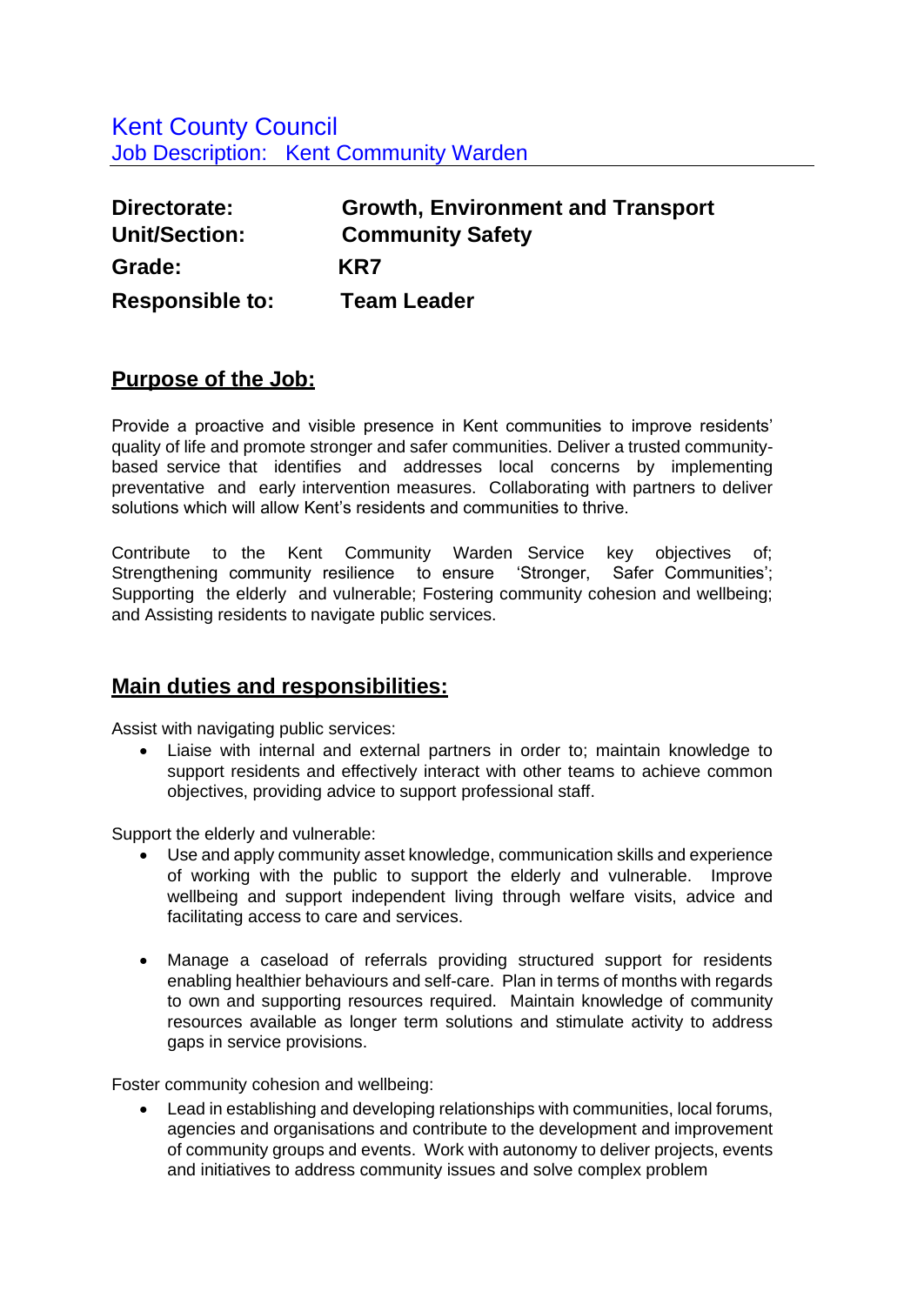Strengthen community resilience:

- Apply community safety and development knowledge, skills and experiences across the service and with partnership agencies, in order to achieve targets and objectives as described in the KCC and Community Safety Unit business plans. To include responding to emergencies when required.
- Develop and coordinate the delivery and monitoring of crime reduction initiatives in liaison with local Community Safety Units (CSUs) and neighbourhood Policing teams. Ensure a consistent approach to crime and scam prevention activities and support to victims. All with the aim of reducing fears and perceptions of crime. Apply knowledge of key community safety policies and legislation, referring complicated policy and technical questions to supervisor when appropriate.

#### General:

- Deliver work activities as directed by Team Leader, feeding back to partners and agencies as appropriate. Deliver in line with Public Protection safeguarding policies to promote welfare of children and adults. Resolve higher level complex queries when providing KCWS services to communities and residents. Supervise others when required, assisting with training, mentoring and development of new staff, volunteers, external groups and partnership agencies.
- Maintain appropriate records as required, including; work planned and completed, evidence of outcomes achieved and operational administration. Contribute to the planning, monitoring, delivery and promotion of the service, to include; provision of management information, recommendations of improvements to work practices and identification of issues requiring improved processes or policy.

Footnote: This job description is provided to assist the job holder to know what his/her main duties are. It may be amended from time to time without change to the level of responsibility appropriate to the grade of post.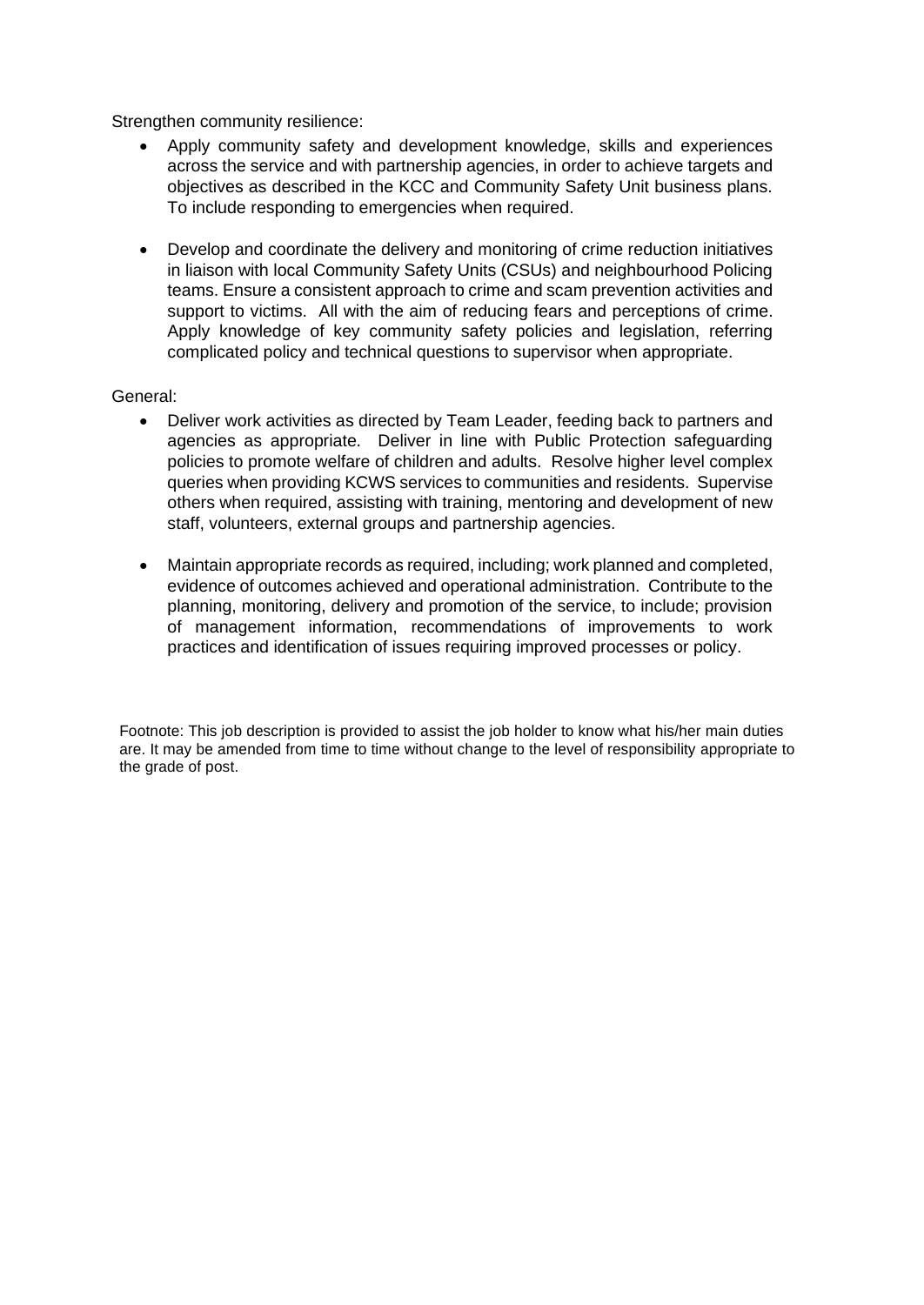# Kent County Council **Person Specification: Kent Community Warden**

The following outlines the criteria for this post. Applicants who have a disability and who meet the criteria will be shortlisted.

Applicants should describe in their application how they meet these criteria.

|                             | <b>CRITERIA</b>                                                                                                                                                                                                                                                                        |
|-----------------------------|----------------------------------------------------------------------------------------------------------------------------------------------------------------------------------------------------------------------------------------------------------------------------------------|
| <b>QUALIFICATIONS</b>       | Qualifications to a Level 3 diploma / A Level standard or<br>equivalent experience.                                                                                                                                                                                                    |
|                             |                                                                                                                                                                                                                                                                                        |
|                             | Applicants must be of good character - DBS and Security checks                                                                                                                                                                                                                         |
|                             | are an essential requirement.                                                                                                                                                                                                                                                          |
| <b>EXPERIENCE</b>           | Experience of working with the public, particularly vulnerable<br>persons to achieve behaviour change (e.g. as a link worker or<br>social prescriber).                                                                                                                                 |
|                             | <b>Experience commensurate with Community Development</b><br>National Occupancy Standards; Key Areas 1 (Understand and<br>practice community development), 2 (Understand and engage<br>with communities) and 3 (Group work and collective action).                                     |
| <b>SKILLS AND ABILITIES</b> | Competencies as required by 'Enhanced' / 'Silver' standard as<br>described in the NHS Competency Framework for Care<br>Navigation. (e.g. using a 'case management' approach and<br>practicing the principles of person-centred care.)                                                  |
|                             | Excellent interpersonal and communications skills with an ability<br>to assess and address needs of an individual or situation through<br>health coaching/motivational interviewing skills.                                                                                            |
|                             | Planning and organisation skills covering; own workload,<br>events/projects for the community and structured interventions for<br>residents to enable achievement of wellbeing goals for<br>communities and individuals.                                                               |
|                             | Skilled at communicating and presenting information clearly and<br>accurately both verbally, electronically and in writing to ensure key<br>messages and decisions are shared successfully. To include<br>basic ICT skills such as use of Microsoft Office products Word<br>and Excel. |
|                             | Your health should be appropriate to the needs of the role and<br>ability to travel to remote areas of the county is required to<br>support residents and events in the community and outdoors.<br>This includes some evening and weekend work.                                        |